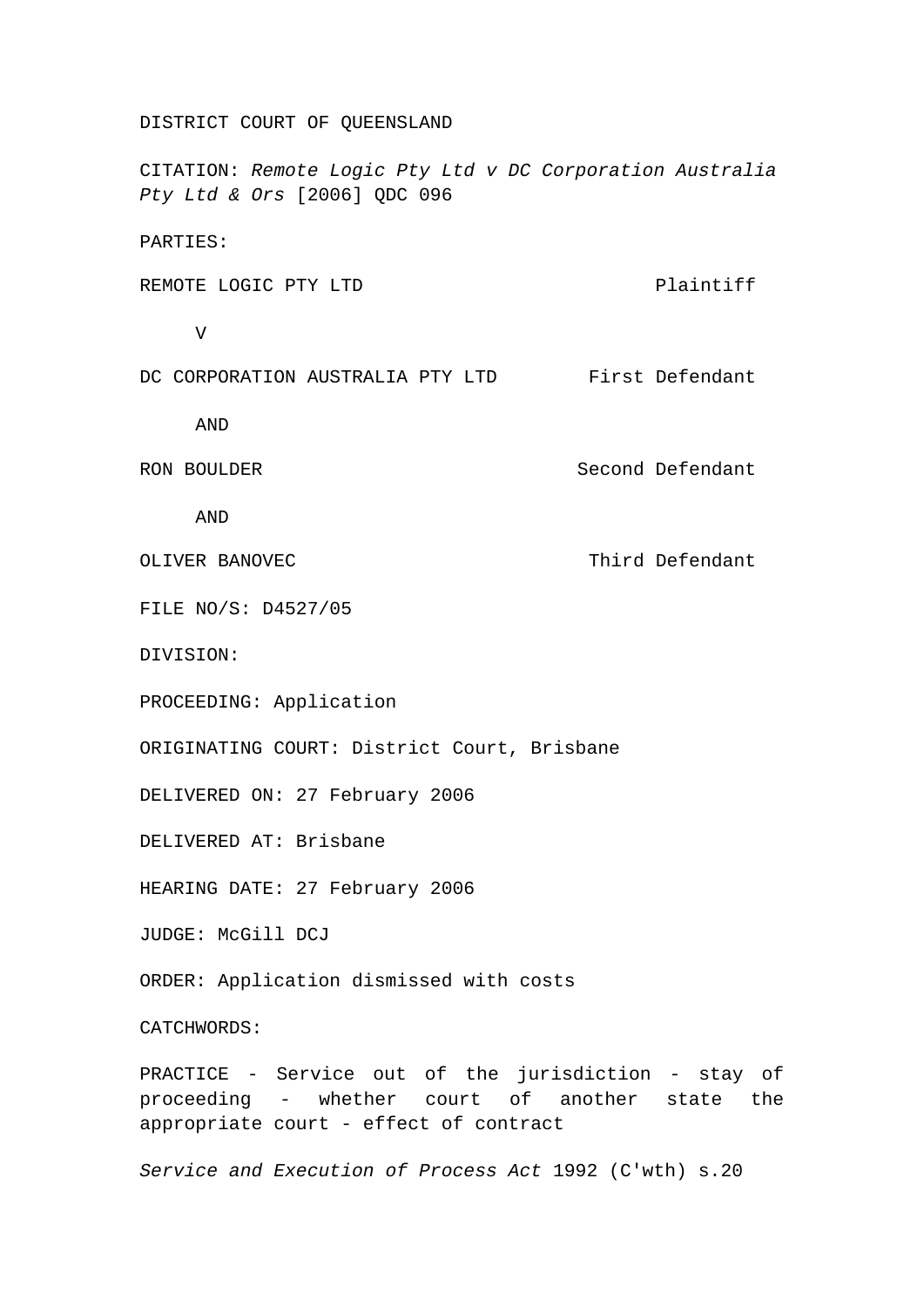*Rick Cobby Pty Ltd v Podesta Transport Pty Ltd* (1997) 139 FLR 54 - followed *Valkama v Jamieson* (1994) 11 SR (WA) 246 - followed *World Fire Fighters Games (Brisbane) v World Fire Fighters Games (Western Australia) Inc* [2001] QSC 164 followed COUNSEL: T.C. Somers for the plaintiff L.J. Nevison for the first and third defendants SOLICITORS: B.O. Nordland (solicitor) for the second defendant DISTRICT COURT No 4527 of 2005 CIVIL JURISDICTION JUDGE McGILL SC REMOTE LOGIC PTY LTD ABN 81 080 124 929 Plaintiff and DC CORPORATION AUSTRALIA PTY LIMITED ACN 094 797 618 First Defendant Second Defendant Third Defendant and RON BOULDER and OLIVER BANOVEC BRISBANE ..DATE 27/02/2006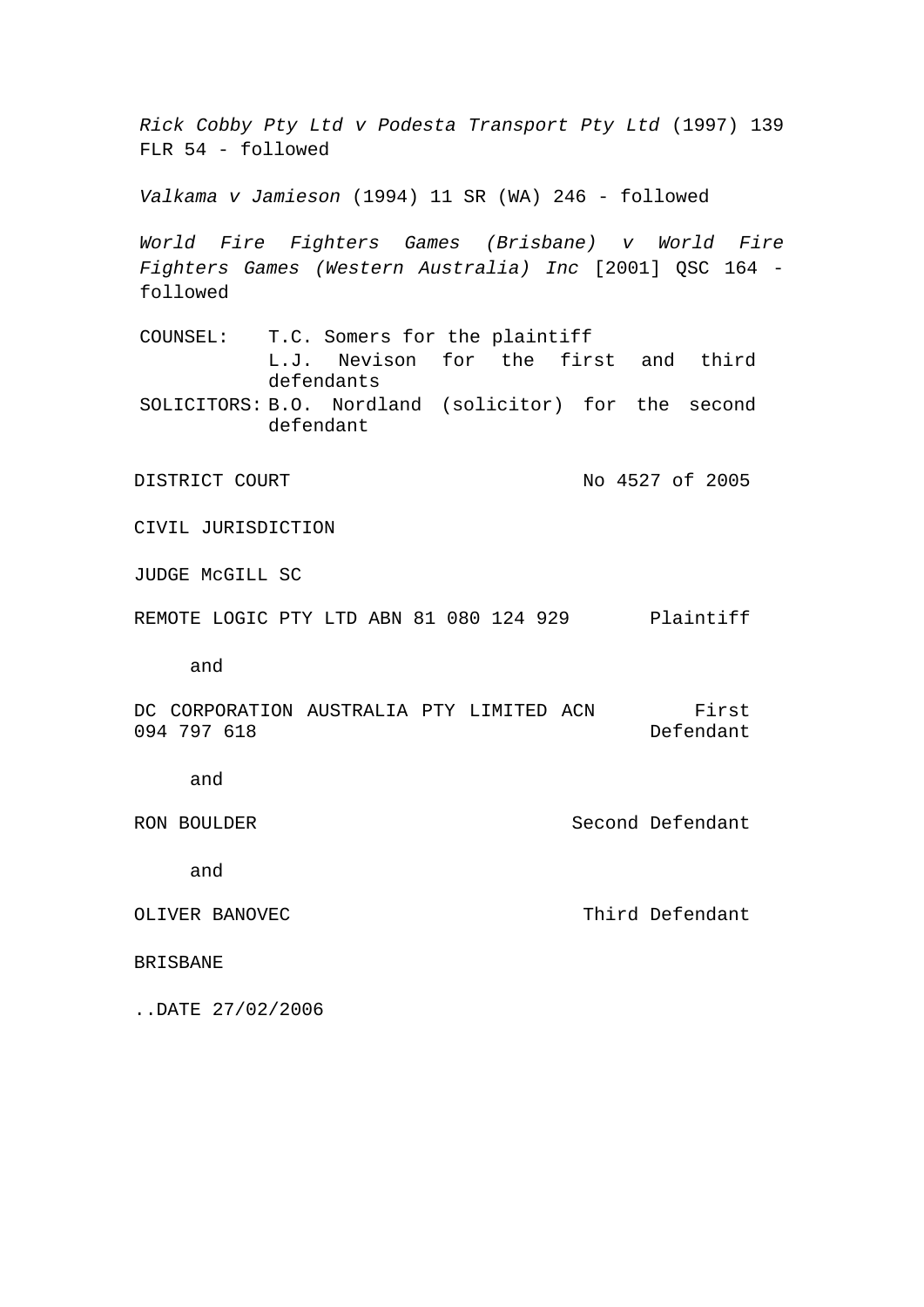## ORDER

HIS HONOUR: This is an application under Section 20 of the Service and Execution of Process Act to stay a proceeding which was commenced in this Court, on the ground that the court of another State is the appropriate court to determine the matters in issue in the action.

A preliminary point was taken that the application was not made within the time limited by Rule 144(3) of the UCPR, but that rule refers to a time for making an application under the UCPR. The application under the Service and Execution of Process Act is not in terms subject to any time limit and, in my opinion, it is not competent for the UCPR to restrict the right of a party to apply under Section 20 or the power of the Court to give relief under Section 20 of the Commonwealth legislation. The application is therefore competent.

The situation is that when an application is made, the approach to such an application appears to be that the applicant bears the onus, of demonstrating a clear and compelling basis for relief. That I think follows from the approach adopted in *Rick Cobby Pty Ltd* v. *Podesta Transport Pty Ltd* (1997) 139 FLR 54 where Olssen J seems to have regarded the approach as being similar to the approach at common law in terms of the standard to be shown. I also note that the section refers to "the appropriate Court." So that the issue is whether a particular Court can be regarded as the natural forum for the dispute. See *Valkama* v. *Jamieson* (1994) 11 SR(WA) 246.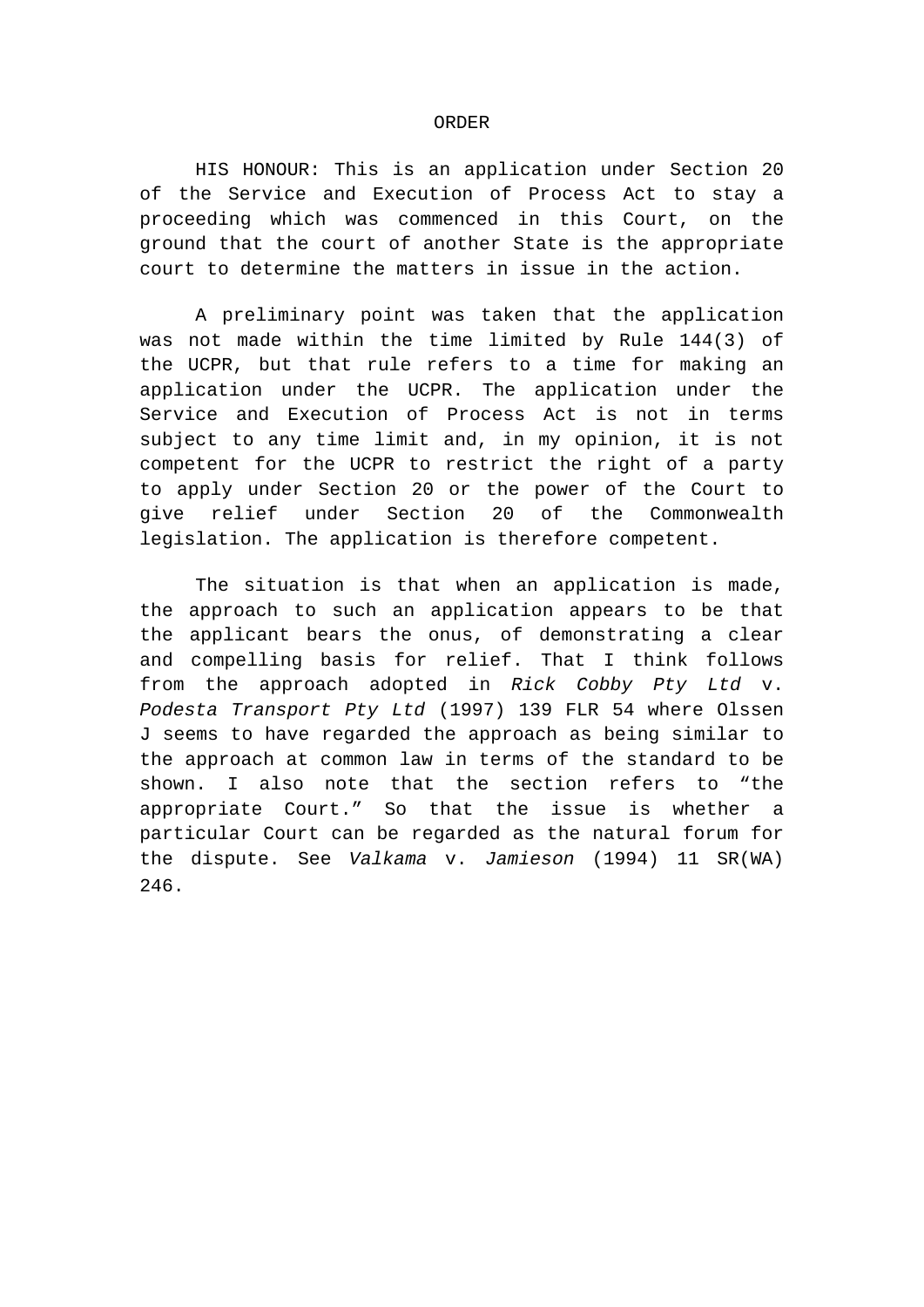One difference from the common law position is that the Court is required to take into account the matters set out in sub-section (4) but not to take into account the fact that the proceeding was commenced in, relevantly, Queensland.

In relation to paragraph (a), there are three defendants, two of whom are natural persons and who live in Sydney, the third is a corporation which has its registered office in Sydney but the corporation is no longer trading. The affidavit of the third defendant refers to two other people who were involved but their involvement was simply in sending emails as personal assistants of the second and third defendants and although they reside in Sydney, it is difficult to believe they would actually be called as witnesses.

The plaintiff is a company, a Queensland company, and has two natural people involved in the process which is relevant to this action, and they live in Queensland. They also foreshadow giving evidence from other franchisees in Queensland in support of the case. There is some authority for the admission of similar fact evidence in this area and I note that the statement of claim alleges that one of the documents provided by the first defendant identified seven other Queensland franchisees. There, therefore, may well be other Queensland witnesses. No other potential witnesses are referred to in the material as far as I can see.

In relation to paragraph (b), there is not a subject matter of the proceeding as such except to the extent that the part of the relief sought is the avoiding under Section 87 of the Trade Practices Act of a franchise agreement which was entered into in Sydney. However, that is not something which can be said now to have any particular location.

As to the place where the causes of action arose, representations are relied on which fall into three categories: written representations which were provided to the plaintiff in Queensland, oral representations which were made to the plaintiff in Queensland by the second defendant, and oral representations made to the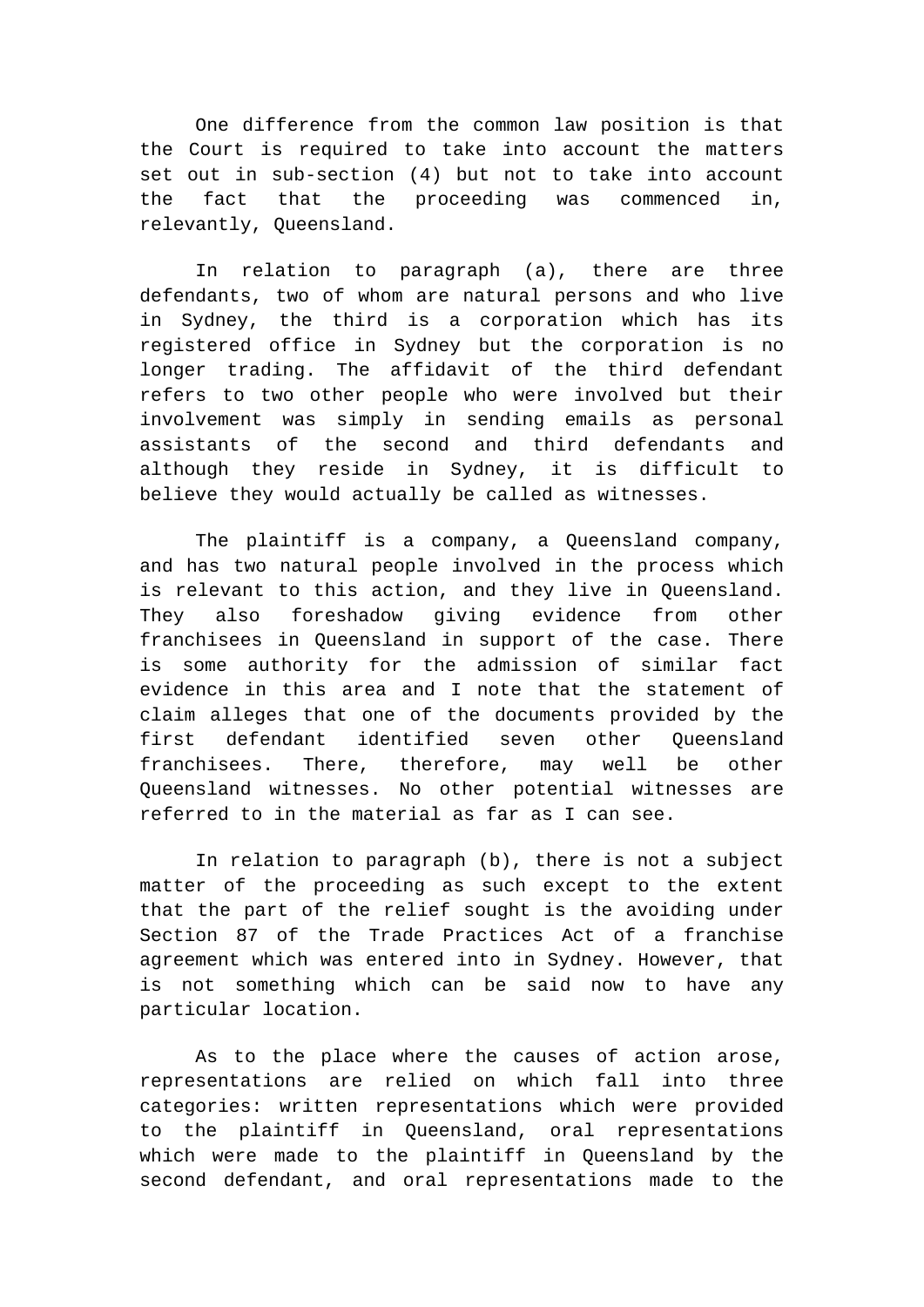plaintiff in New South Wales by the second and third defendants. On the basis of the statement of claim the process was initiated by an advertisement in a Queensland newspaper and there were meetings at the Queensland office of the first defendant. That office is said now to have been closed but the statement of claim alleges meetings there and that documents were provided which contained representations which are relied on as being in breach of the Trade Practices Act.

It seems to me that predominantly the cause of action relied on arose in Queensland. In relation to the financial circumstances of the parties, all that is known about these is that the first defendant is no longer trading and, presumably, therefore, has no significant financial backing and the first plaintiff is a corporation which is carrying on business in Queensland. It has a profitable business, apparently, with reasonable financial standing, though no doubt the additional costs involved in conducting litigation in New South Wales, on the basis of what I have been told about its financial position, would be a heavy burden.

There is no other information about the financial circumstances of the parties although I note that the second defendant who is represented by a solicitor today adopted the approach of not opposing the application of the first and third defendants, though he did not specifically support it and did not provide any material in support of it. The second defendant has filed a notice of intention to defend and is not taking any point about the location of the proceedings.

Paragraph (d) refers to an agreement between the parties about the Court or place of which the proceeding should be instituted. There was a provision in the franchise agreement that any litigation in relation to the franchise agreement would be under the exclusive jurisdiction of the Courts of New South Wales. That provision does not deprive the Queensland Court of jurisdiction. It is a provision which has been regarded as being important in this area, although I note that Justice Philippides in *World Firefighters Games*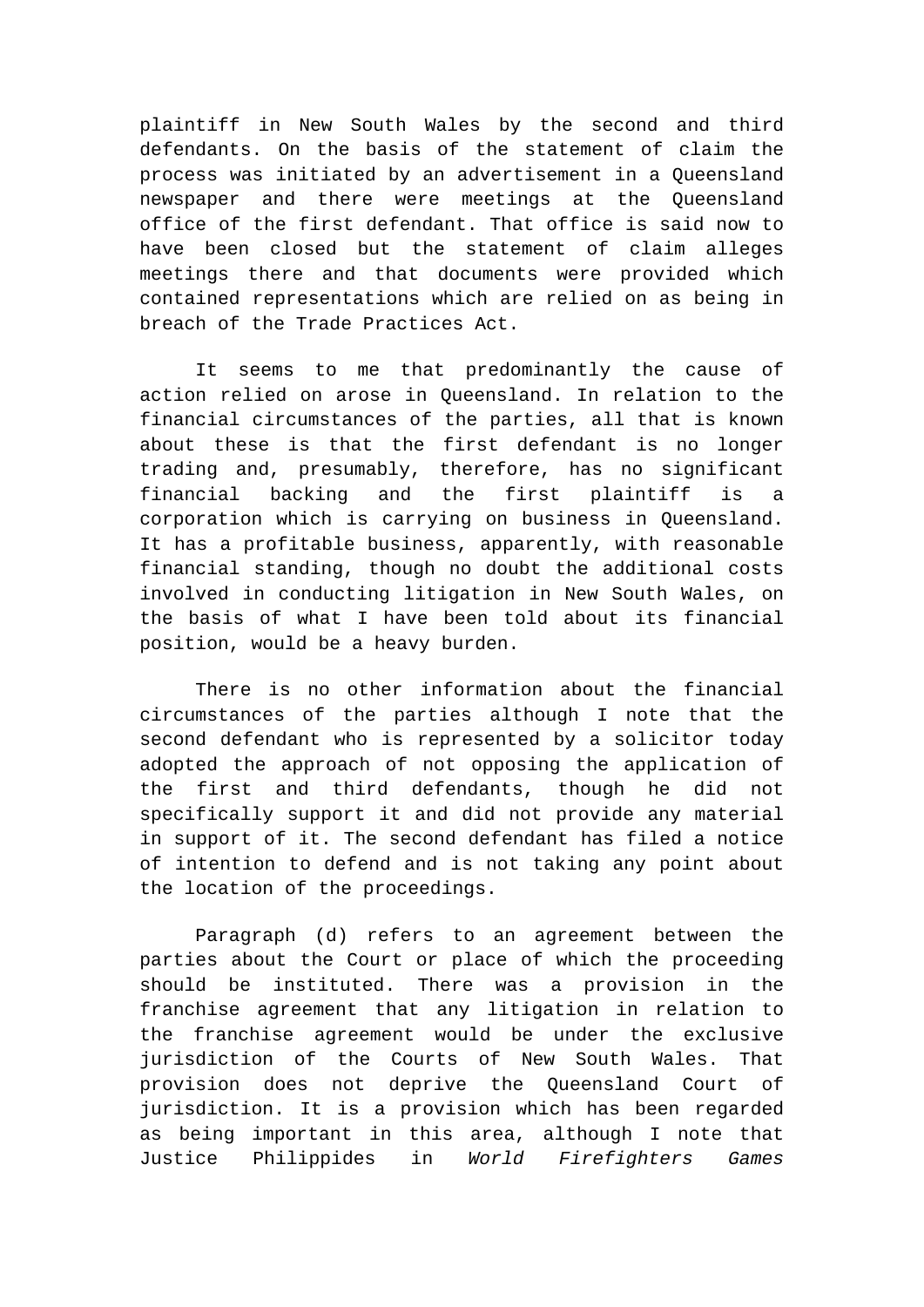*(Brisbane)* v. *World Firefighters Games (Western Australia) Inc* [2001] QSC 164 at [14] said that:

"It seems that the bias in favour of exclusive jurisdiction clauses may be stronger in a case having an international element than a case which involves competing intranational forums."

I have not looked at the authorities to which her Honour referred but defer to her assessment of them. There is certainly a significant bias in relation to international matters in favour of exclusive jurisdiction clauses, but it seems to me that in a case where the issue is whether the action should be tried in Queensland or New South Wales, the exclusive jurisdiction clause although still a matter of some importance is of less importance.

It also seems to me to be of some importance that the whole basis and thrust of the plaintiff's claim is that the franchise agreement which is the document containing the exclusive jurisdiction clause should be set aside under the Trade Practices Act and was procured by misleading and deceptive conduct and, indeed, by unconscionable conduct. It seems to me that where the plaintiff's claim is directly challenging the validity of the agreement which contains the exclusive jurisdiction clause, the significance of the exclusive jurisdiction clause for an application of this nature should be somewhat less. Nevertheless, it does on the authorities remain a matter of some importance.

In relation to paragraph (e), the law that it would be most appropriate to apply to the proceeding, the action is one under the Trade Practices Act and it therefore involves the application of Commonwealth law which can be applied, it seems to me, indifferently by the District Courts of either Queensland or New South Wales. In my opinion, there is nothing under paragraph (e) which provides any preference for New South Wales.

In relation to paragraph (f), there is no evidence of other similar or related proceedings having been commenced against any of the defendants. It was suggested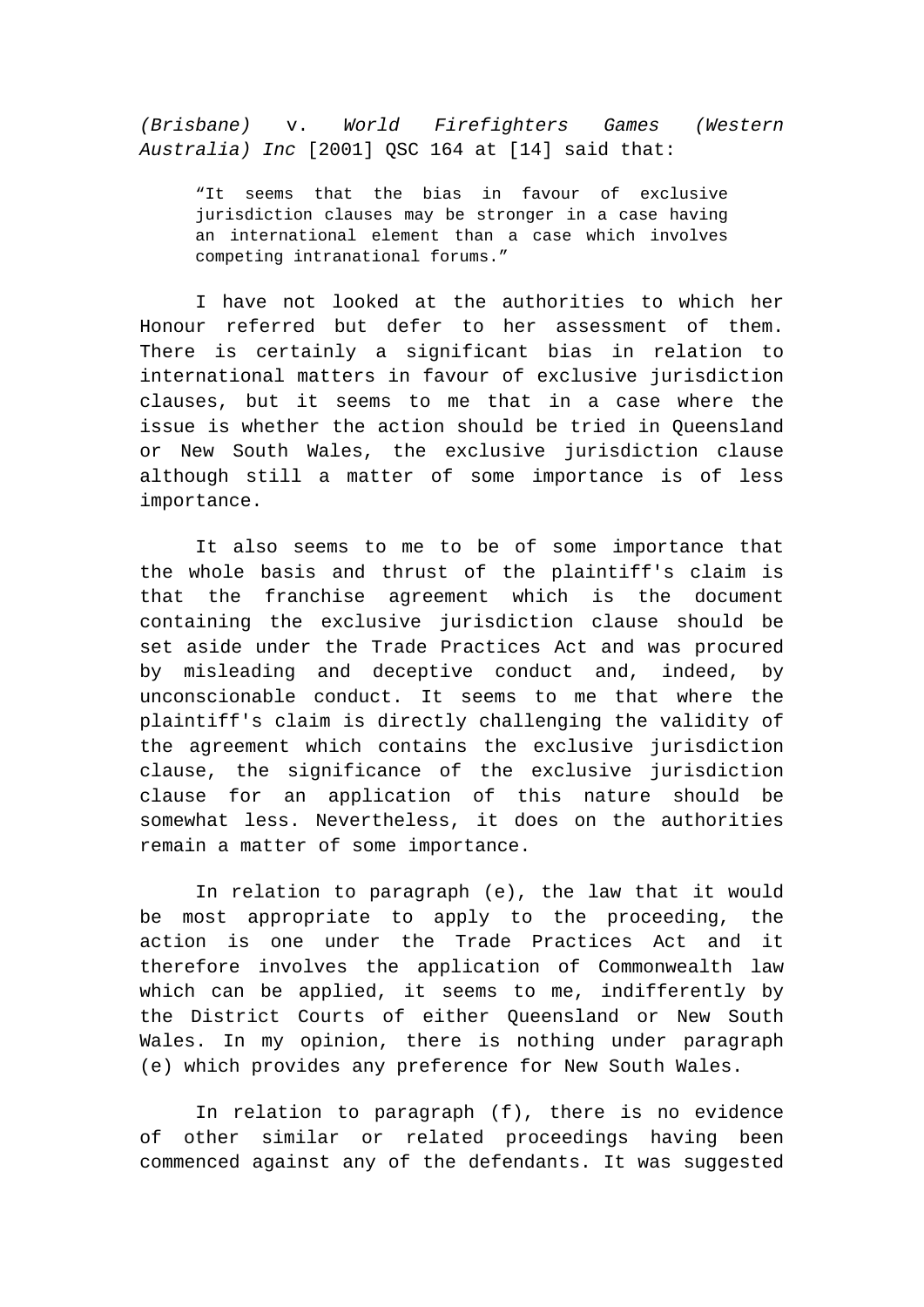that other proceedings may be possible which comes, I think, close to an admission of misconduct on the part of counsel for the defendants, but I think in the circumstances I would pass over that submission.

On the whole, therefore, the balance of factors to which I have referred would clearly favour Queensland except for the consideration of the exclusive jurisdiction clause. I think that is deserving of some importance and that it would produce a balance in favour of New South Wales, but, in my opinion, it does not provide such a preponderance of considerations in favour of New South Wales for it to be said that there is a clear and compelling basis for relief, or to justify the conclusion that the District Court of New South Wales is the appropriate Court to determine these matters.

In my opinion, there is not such a preponderance of circumstances in favour of that Court as to meet the test required to satisfy Section 20(3) and, accordingly, I will not stay the proceeding in this Court under (3).

...

HIS HONOUR: This is an application for security for costs. The plaintiff is a company with limited paid up capital of more than the conventional \$2. It has a surplus of assets on its balance sheet of just over \$181,000 as at the 30th of June last year.

Its assets are made up chiefly by money on deposit at a bank either on term deposit or in its current account. It has some plant and equipment, some debtors, trade debtors, perhaps significantly no trade creditors and it also refers to an asset in the form of franchise fee which, I take it from the affidavit, is a reference to a franchise arrangement in relation to accounting and bookkeeping software. See paragraph 9 of the affidavit of Mr James filed the 17th of February 2006.

Mr James, who is one of the directors of the company and one of the shareholders, the other director being his wife, has said that the business of the company is the design, installation of computer software. He has a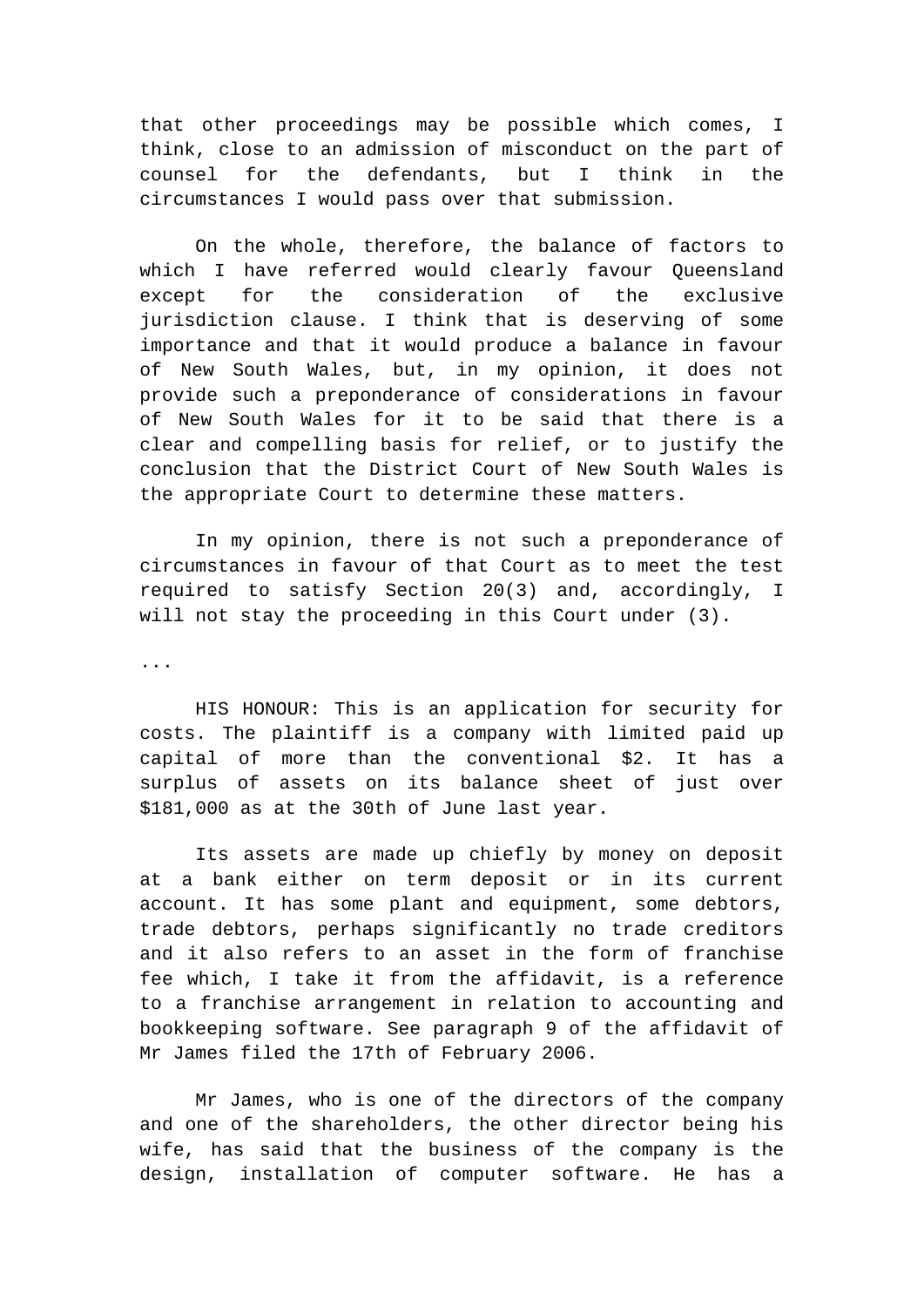number of clients that he does this for. It is a profitable business. The company is able to pay its bills as and when they fall due. He has no intention of shutting it down or discontinuing operations.

On the face of it, the company has comfortably sufficient assets to satisfy the costs of the defendants if they successfully defend this action. The defendants' solicitors provided an estimate of costs of about \$28,000 in respect of that.

The defendants, however, make the point that the only assets, or the principal assets are cash assets or assets which could easily be readily dissipated and I take that point, but on the whole that really depends on whether there is good reason to doubt what is said in Mr James' affidavit, or good reason to be sceptical about the future of the company or to suspect that if the litigation went badly steps will be taken to attempt to frustrate an order for costs.

It seems to me that those things at the moment are really largely speculation. There is no actual evidence to support the view that any of those things is likely and the position is really no different from saying of any other company with some relatively modest assets, well, some time down the track those assets may not be there.

The position is at the moment, on the evidence before me, that there is not reason to believe that the plaintiff will be unable to pay the costs of the defendant if the defendant is successful in the action and, at the moment, in my opinion, grounds for an order for security for costs has not been made out. So that part of the application is also dismissed.

In relation to costs, the point was made that in a letter in response to a letter raising concerns about security for costs, none of this was disclosed. All that the plaintiff said really was that the plaintiff could pay its debts as they fell due and the individuals behind it were not men of straw. No offer by the individuals